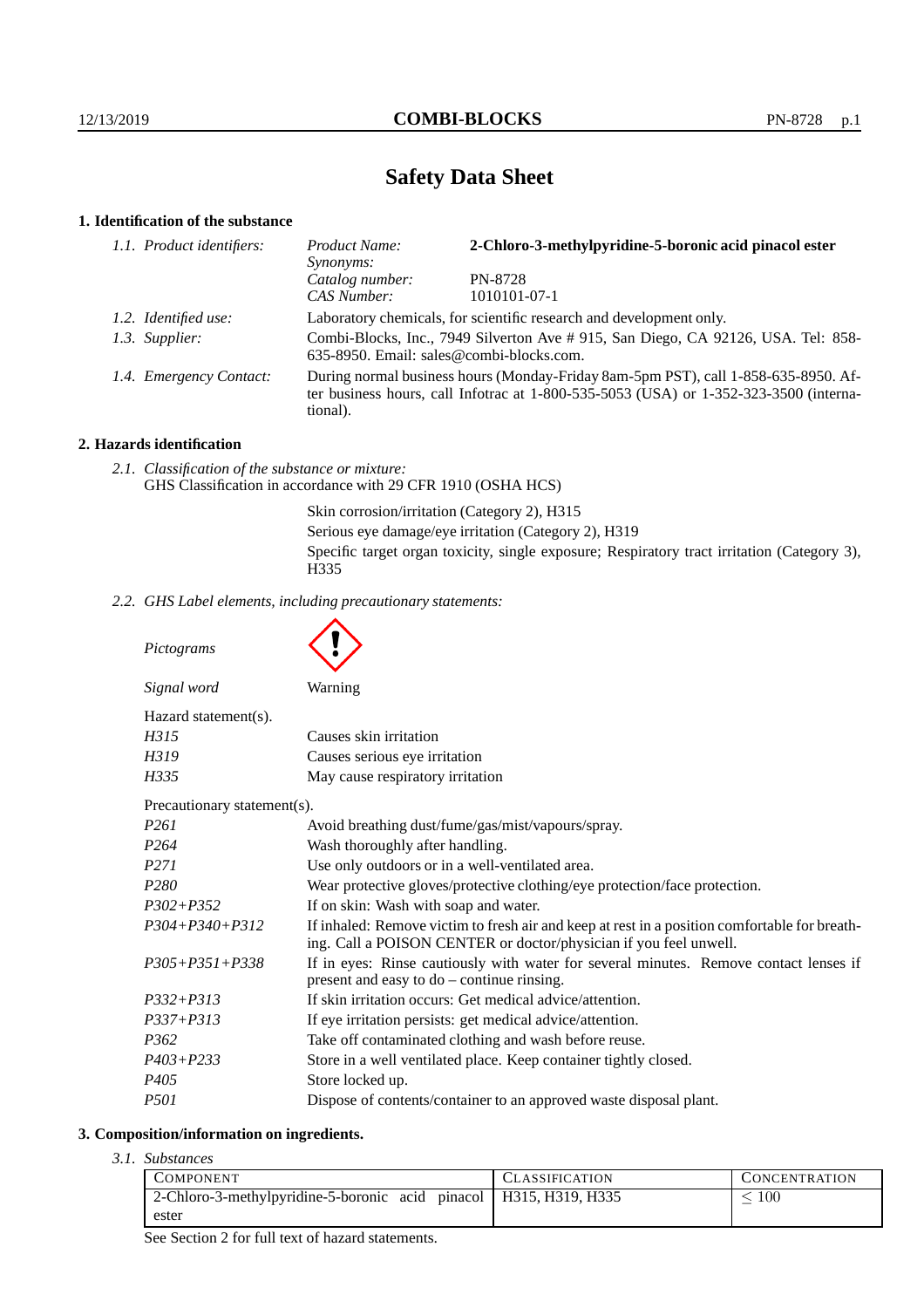## **4. First aid measures**

*4.1. Description of first aid measures.*

| General advice:          | Consult a physician. Show this safety data sheet to the doctor in attendance. Move out of<br>dangerous area.                                         |
|--------------------------|------------------------------------------------------------------------------------------------------------------------------------------------------|
| If inhaled:              | Remove victim to fresh air and keep at rest in a position comfortable for breathing. Call a<br>POISON CENTER or doctor/physician if you feel unwell. |
| In case of skin contact: | Wash with soap and water.                                                                                                                            |
| In case of eye contact:  | Rinse cautiously with water for several minutes. Remove contact lenses if present and<br>easy to $do$ – continue rinsing.                            |
| If swallowed:            | Wash out mouth with copious amounts of water for at least 15 minutes. Seek medical<br>attention.                                                     |

- *4.2. Most important symptoms and effects, both acute and delayed:* See Section 2.2 and/or in Section 11.
- *4.3. Indication of any immediate medical attention and special treatment needed:* No data.

#### **5. Fire fighting measures**

- *5.1. Extinguishing media:* Use dry sand, dry chemical or alcohol-resistant foam for extinction.
- *5.2. Special hazards arising from the substance or mixture:* Carbon monoxide, nitrogen oxides, hydrogen chloride.
- *5.3. Advice for firefighters:* Wear self-contained breathing apparatus for firefighting if necessary.
- *5.4. Further information:* No data available.

#### **6. Accidental release measures**

- *6.1. Personal precautions, protective equipment and emergency procedures:* Ensure adequate ventilation. Use personal protective equipment.
- *6.2. Environmental precautions:* Should not be released into the environment. See Section 12 for additional ecological information.
- *6.3. Methods and materials for containment and cleaning up:* Sweep up or vacuum up spillage and collect in suitable container for disposal.
- *6.4. Reference to other sections:* Refer to protective measures listed in Sections 8 and 13.

#### **7. Handling and storage**

- *7.1. Precautions for safe handling:* Avoid contact with skin and eyes. Avoid inhalation of vapour or mist. Keep away from sources of ignition - No smoking. Take measures to prevent the build up of electrostatic charge. For precautions see section 2.2.
- *7.2. Conditions for safe storage, including any incompatibilities:* Store refrigerated. Keep container tightly closed in a dry and well-ventilated place. Containers which are opened must be carefully resealed and kept upright to prevent leakage.
- *7.3. Specific end use(s):* Laboratory chemicals, for scientific research and development only.

#### **8. Exposure Controls / Personal protection**

*8.1. Control parameters:*

*Components with workplace control parameters:* Contains no substances with occupational exposure limit values.

*8.2. Exposure controls:*

*Appropriate engineering controls:* Ensure that eyewash stations and safety showers are close to the workstation location. Ensure adequate ventilation, especially in confined areas. Use only under a chemical fume hood.

*Personal protective equipment:*

| Eye/face protection: | Wear appropriate protective eyeglasses or chemical safety goggles as described by OSHA's<br>eye and face protection regulations in 29 CFR 1910.133 or European Standard EN166.                                                                                                                                         |
|----------------------|------------------------------------------------------------------------------------------------------------------------------------------------------------------------------------------------------------------------------------------------------------------------------------------------------------------------|
| Skin protection:     | Handle with gloves. Gloves must be inspected prior to use. Use proper glove removal<br>technique (without touching glove's outer surface) to avoid skin contact with this product.<br>Dispose of contaminated gloves after use in accordance with applicable laws and good<br>laboratory practices. Wash and dry hands |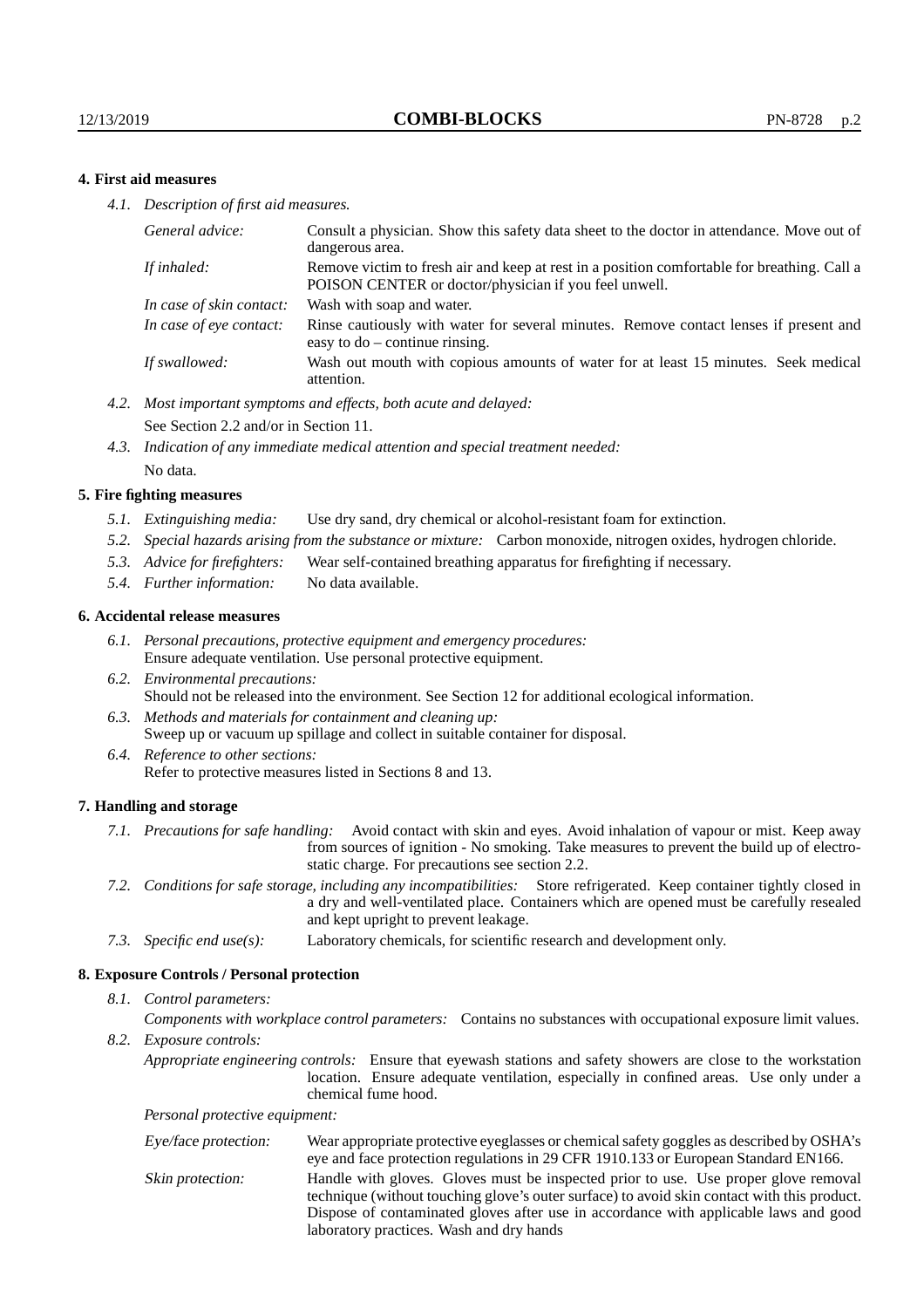| <b>Body Protection:</b>                                                                   |                                                              | Complete suit protecting against chemicals, Flame retardant antistatic protective clothing. |
|-------------------------------------------------------------------------------------------|--------------------------------------------------------------|---------------------------------------------------------------------------------------------|
|                                                                                           |                                                              | The type of protective equipment must be selected according to the concentration and        |
|                                                                                           | amount of the dangerous substance at the specific workplace. |                                                                                             |
| No protective equipment is needed under normal use conditions.<br>Respiratory protection: |                                                              |                                                                                             |
| Control of environmental exposure:                                                        |                                                              | Prevent further leakage or spillage if safe to do so. Do not let product enter              |
|                                                                                           | drains.                                                      |                                                                                             |

## **9. Physical and chemical properties**

*9.1. Information on basic physical and chemical properties*

| Appearance:                                   | Solid                      |
|-----------------------------------------------|----------------------------|
| Odour:                                        | No data                    |
| Odour Threshold:                              | No data                    |
| pH:                                           | No data                    |
| Melting point/freezing point:                 | $80 - 90^{\circ}C$         |
| Initial boiling point and boiling range:      | No data                    |
| Flash point:                                  | No data                    |
| Evaporatoin rate:                             | No data                    |
| Flammability (solid, gas):                    | No data                    |
| Upper/lower flammability or explosive limits: | No data                    |
| Vapour pressure:                              | No data                    |
| Vapour density:                               | No data                    |
| Relative density:                             | No data                    |
| Water solubility:                             | No data                    |
| Partition coefficient: n-octanol/water:       | No data                    |
| Auto-ignition:                                | No data                    |
|                                               | No data                    |
| Viscosity:                                    | No data                    |
| Explosive properties:                         | No data                    |
| Oxidizing properties:                         | No data                    |
|                                               | Decomposition temperature: |

*9.2. Other safety information:*

| Formula          | $C_{12}H_{17}BCINO_2$ |
|------------------|-----------------------|
| Molecular weight | 253.5                 |
| CAS Number       | 1010101-07-1          |

## **10. Stability and reactivity**

- *10.1. Reactivity* No data
- *10.2. Chemical stability* Stable under recommended storage conditions.
- *10.3. Possibility of hazardous reactions* No data
- *10.4. Conditions to avoid*
- *10.5. Incompatible material* No data.
- *10.6. Hazardous decomposition products:*

Hazardous decomposition products formed under fire conditions: Carbon monoxide, nitrogen oxides, hydrogen chlo-

|                               | ride.          |
|-------------------------------|----------------|
| Other decomposition products: | No data        |
| In the event of fire:         | See Section 5. |

# **11. Toxicological information**

*11.1 Information on toxicological effects*

| Acute toxicity:                    | No data available.                |
|------------------------------------|-----------------------------------|
| Skin irritation/corrosion:         | No data available.                |
| Eye damage/irritation:             | Causes serious eye irritation.    |
| Respiratory or skin sensitization: | May cause respiratory irritation. |
| Germ cell mutagenicity:            | No data available.                |
| Carcinogenicity:                   | No data available.                |